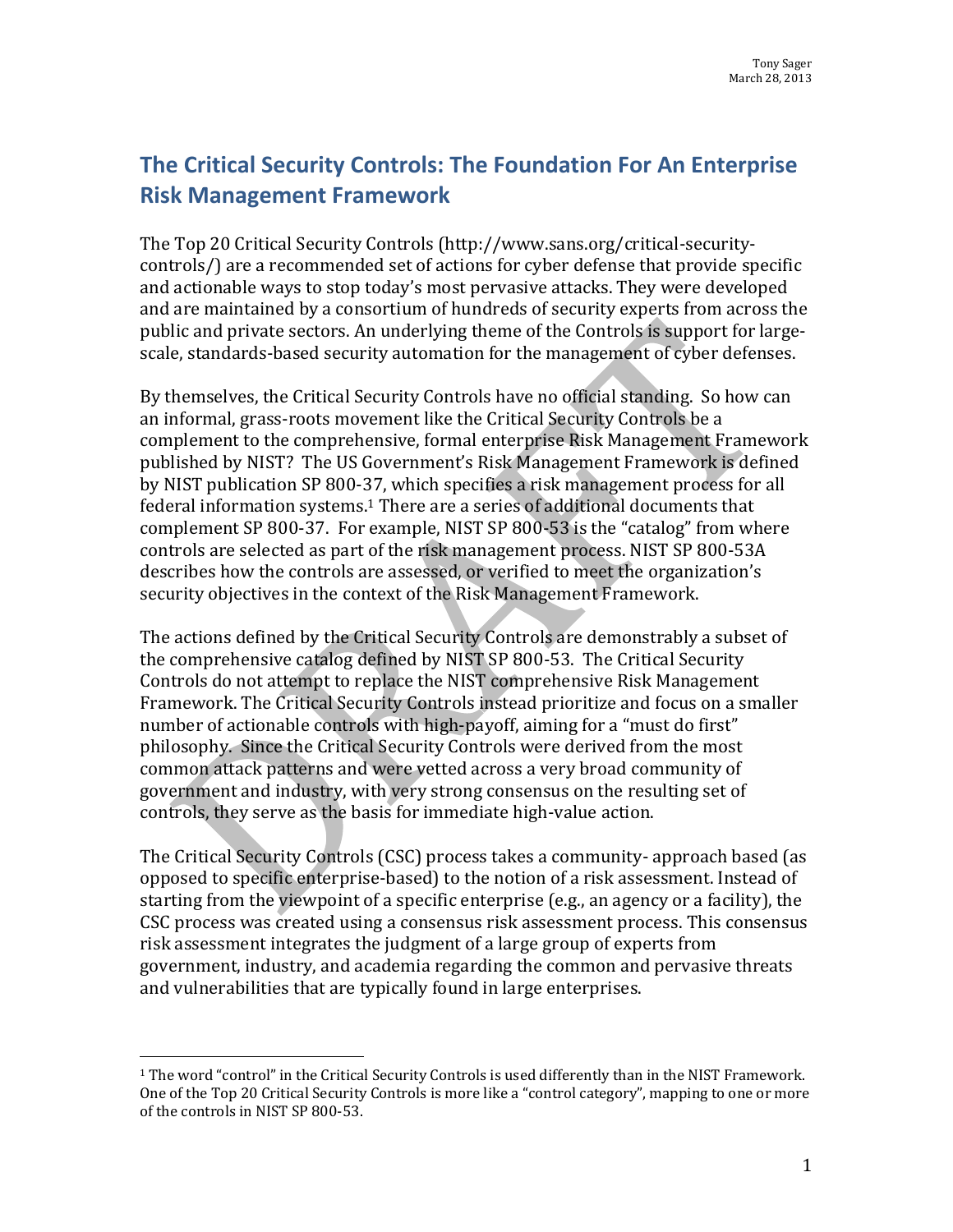This collective, or community, assessment of risk followed by a choice of action is not the ultimate or final answer to the cybersecurity problem for an enterprise. It might be more accurate to refer to the Critical Security Controls instead as a "foundational risk assessment" – one that can be used by an individual enterprise as a starting point for immediate, high-value action, and can also provide a basis for common action across an entire community. This foundational risk assessment can be augmented by implementation of the NIST Risk Management Framework as enterprises make progress on implementing the foundational controls that comprise the Critical Security Controls.

## Why does the notion of a "foundational risk assessment" make sense?

We now live in a world where: everyone is using the same technology (with its associated vulnerabilities); the network is shared by Good Guys and Bad Guys alike; we are all engaged in complex interlocking business relationships that are reflected in commonly-used information technologies; and the threats are rapidly shifting (today you are the possible jump point or botnet node, tomorrow you might be the target). This common problem implies common action, at least a common starting point for all cyber defense implementations and as the expected baseline behavior for all organizations. This idea is consistent with the NIST-defined, Enterprisecentric approach, and in fact could be seen as a natural application of that Risk Management Framework to a community or critical sector level.2

Many of today's government and private sector enterprises simply do not have the access to the information, expertise, or time that would allow them to independently work through a meaningful risk management process following the NIST guidelines. A community approach gives every enterprise access to recommendations by some of the best minds in the business. An enterprise can use the Critical Security Controls to rapidly define the starting point for their defenses, direct their scarce resources on actions with immediate and high-value payoff, and then focus their attention and resources on additional risk issues that are unique to their business or mission. In fact, for many "low risk" organizations, this "foundational risk assessment" could prove to be adequate based on the specific risks they face.

Implementation of the Critical Security Controls can also play an additional role in managing dynamic risks in an enterprise. Assessment of risk for today's complex computing and network environments must be a continuous cycle of activity, not "events" that occur every 3 years. New information (e.g., threats, system vulnerabilities, sensitive data) affecting an enterprise's risk constantly enters the environment. Concepts like "Continuous Monitoring" have become the way that we describe and think about security management. But what should we be monitoring?

<sup>2</sup> Several industry groups have already mapped the Critical Security Controls against existing regulatory/compliance schemes of specific critical sectors of the economy (e.g., telecomm, power generation, Industrial Control Systems), and have found that the CSCs map very well to, and provide a specific, high-priority subset of existing formal requirements. I